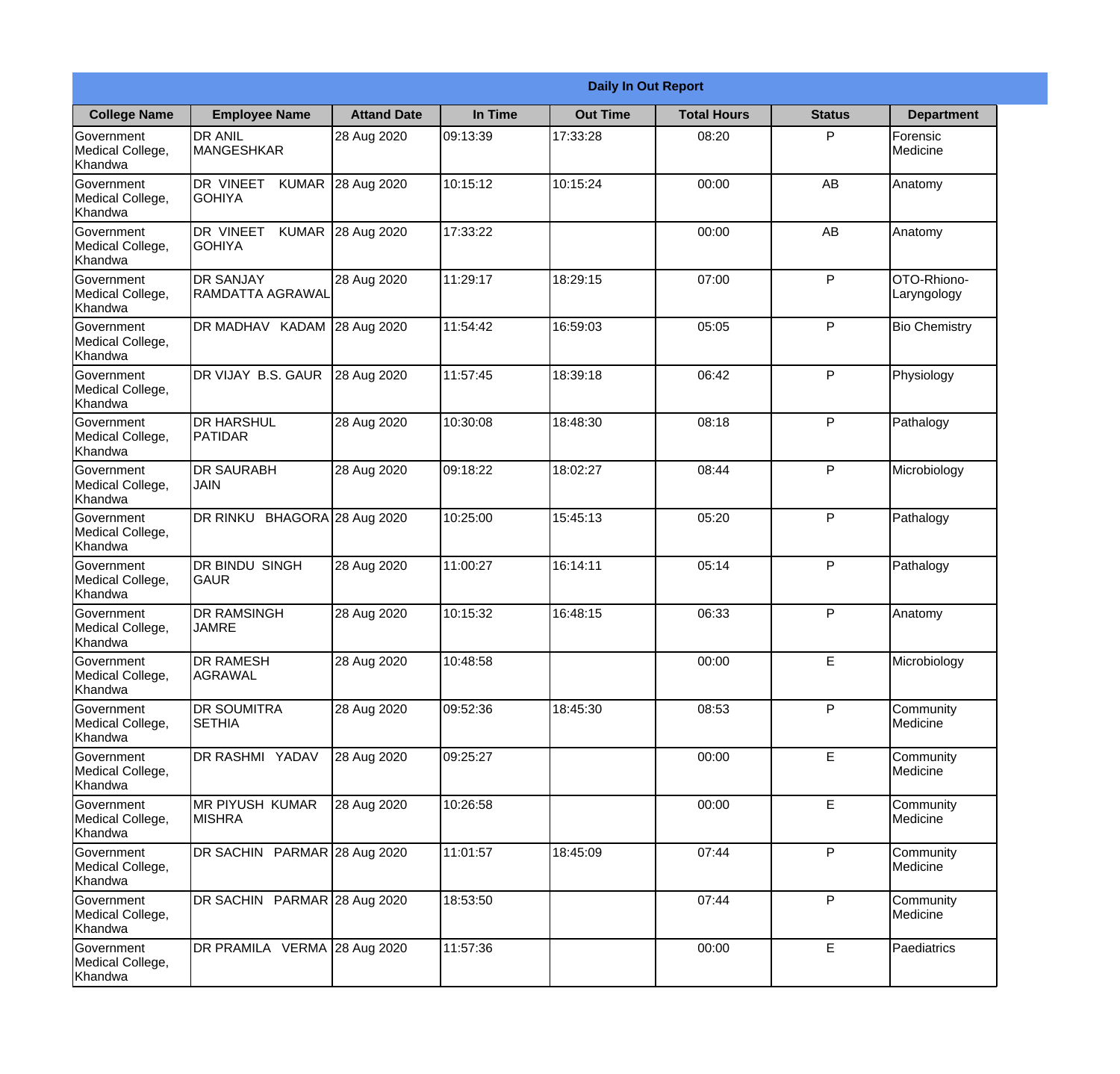| <b>Designation</b>                  | <b>Category</b> |
|-------------------------------------|-----------------|
| <b>Assistant Professor</b>          | Para Clinical   |
| Professor                           | Non Clinical    |
| Professor                           | Non Clinical    |
| Professor                           | Clinical        |
| <b>Assistant Professor</b>          | Non Clinical    |
| Associate Professor Non Clinical    |                 |
| Assistant Professor   Para Clinical |                 |
| Associate Professor   Para Clinical |                 |
| Assistant Professor   Para Clinical |                 |
| Associate Professor   Para Clinical |                 |
| Demonstrator/Tutor   Non Clinical   |                 |
| Assistant Professor   Para Clinical |                 |
| <b>Assistant Professor</b>          | Para Clinical   |
| <b>Assistant Professor</b>          | Para Clinical   |
| Statistician                        | Para Clinical   |
| <b>Assistant Professor</b>          | Para Clinical   |
| <b>Assistant Professor</b>          | Para Clinical   |
| Professor                           | Clinical        |

## **Daily In Out Report**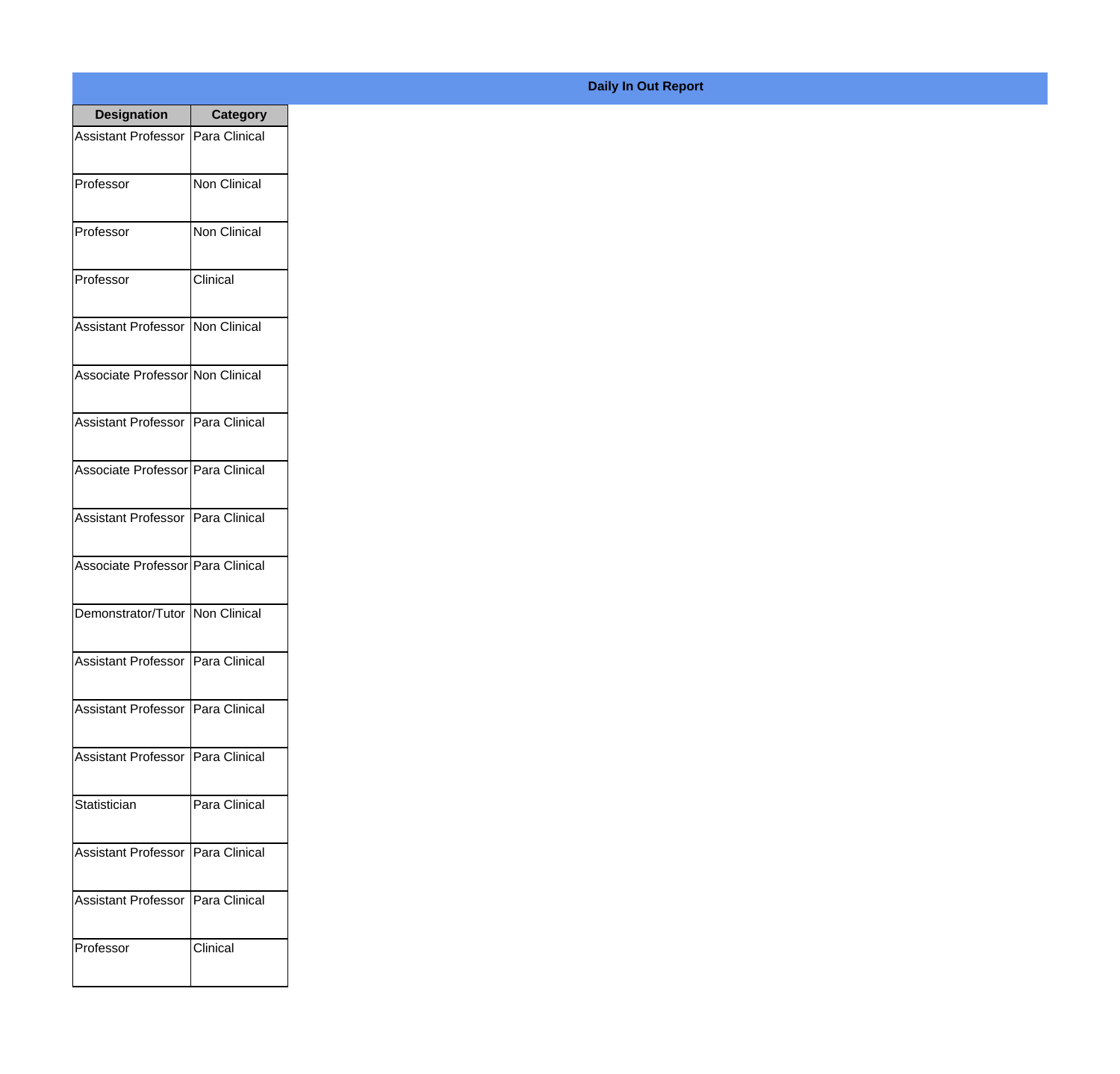|                                           | <b>Daily In Out Report</b>                            |             |          |          |       |              |                             |  |
|-------------------------------------------|-------------------------------------------------------|-------------|----------|----------|-------|--------------|-----------------------------|--|
| Government<br>Medical College,<br>Khandwa | <b>DR GARIMA</b><br><b>AGRAWAL VARSHNEY</b>           | 28 Aug 2020 | 14:18:52 |          | 00:00 | E            | Paediatrics                 |  |
| Government<br>Medical College,<br>Khandwa | <b>DR SIDDHARTH</b><br><b>BANODE</b>                  | 28 Aug 2020 | 09:46:01 | 16:00:04 | 06:14 | $\mathsf{P}$ | Pharmacology                |  |
| Government<br>Medical College,<br>Khandwa | <b>DR PRIYA KAPOOR</b><br><b>KAPOOR</b>               | 28 Aug 2020 | 10:29:11 | 16:34:41 | 06:05 | $\mathsf{P}$ | Pathalogy                   |  |
| Government<br>Medical College,<br>Khandwa | <b>DR SAPNA</b><br>MAHESHRAM                          | 28 Aug 2020 | 11:04:40 | 17:33:50 | 06:29 | $\mathsf{P}$ | Community<br>Medicine       |  |
| Government<br>Medical College,<br>Khandwa | <b>DR SEEMA</b><br><b>SUDHAKARRAO</b><br><b>SUTAY</b> | 28 Aug 2020 | 10:38:47 | 18:24:37 | 07:46 | P            | Forensic<br>Medicine        |  |
| Government<br>Medical College,<br>Khandwa | <b>DR ANANT</b><br><b>TUKARAM PAWAR</b>               | 28 Aug 2020 | 10:53:27 | 18:44:34 | 07:51 | $\mathsf{P}$ | Community<br>Medicine       |  |
| Government<br>Medical College,<br>Khandwa | <b>DR RAJU</b>                                        | 28 Aug 2020 | 09:58:46 | 16:06:35 | 06:08 | P            | Forensic<br>Medicine        |  |
| Government<br>Medical College,<br>Khandwa | <b>DR MAHENDRA</b><br>PANWAR                          | 28 Aug 2020 | 09:30:58 |          | 00:00 | E            | Orthopaedics                |  |
| Government<br>Medical College,<br>Khandwa | DR AJAY GANGJI                                        | 28 Aug 2020 | 11:36:13 |          | 00:00 | E            | <b>General Surgery</b>      |  |
| Government<br>Medical College,<br>Khandwa | <b>DR ASHOK</b><br><b>BHAUSAHEB NAJAN</b>             | 28 Aug 2020 | 10:35:47 |          | 00:00 | E            | Forensic<br>Medicine        |  |
| Government<br>Medical College,<br>Khandwa | <b>DR PRIYESH</b><br>MARSKOLE                         | 28 Aug 2020 | 11:44:43 |          | 00:00 | E            | Community<br>Medicine       |  |
| Government<br>Medical College,<br>Khandwa | <b>DR SANGEETA</b><br><b>CHINCHOLE</b>                | 28 Aug 2020 | 11:12:41 |          | 00:00 | E            | Physiology                  |  |
| Government<br>Medical College,<br>Khandwa | DR VIJAY NAYAK                                        | 28 Aug 2020 | 10:51:15 | 16:48:34 | 05:57 | P            | Anatomy                     |  |
| Government<br>Medical College,<br>Khandwa | DR SUNIL BAJOLIYA 28 Aug 2020                         |             | 18:44:52 |          | 00:00 | E            | OTO-Rhiono-<br>Laryngology  |  |
| Government<br>Medical College,<br>Khandwa | DR NISHA MANDLOI<br>PANWAR                            | 28 Aug 2020 | 09:30:50 | 16:07:28 | 06:37 | P            | Obstetrics &<br>Gynaecology |  |
| Government<br>Medical College,<br>Khandwa | <b>DR SATISH</b><br><b>CHANDEL</b>                    | 28 Aug 2020 | 10:14:13 |          | 00:00 | E            | Pharmacology                |  |
| Government<br>Medical College,<br>Khandwa | DR MUKTESHWARI<br><b>GUPTA</b>                        | 28 Aug 2020 | 11:27:39 | 16:07:41 | 04:40 | $\mathsf{P}$ | Pharmacology                |  |